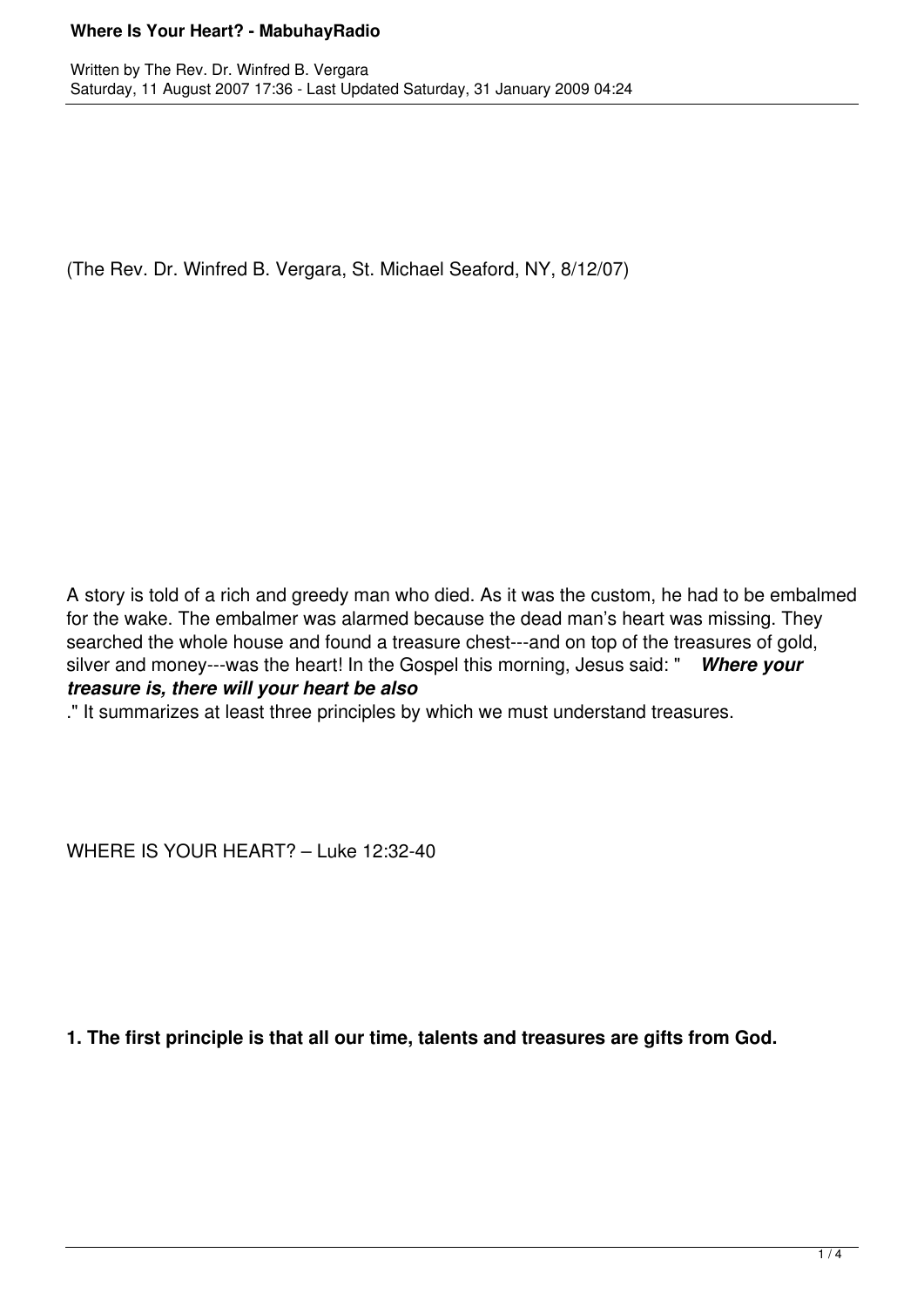### **Where Is Your Heart? - MabuhayRadio**

It is in God that we live and move and have our being. While at one point Jesus said, "Render to Caesar what belongs to Caesar and to God what belongs to God" in the final analysis, nothing really belongs to Caesar. All that we have are like loans to us, because our very lives are loans to us. The very houses in which we live in are not going to be ours forever. Someone else will live there one day. Christian values teach us that we are pilgrims in this world and that our ultimate citizenship is in heaven. The question is whether we travel light or we travel heavy. If we therefore, put our hearts into our treasures, we are missing the point. Treasures are God's gifts to us and we ought to love the Giver and not the gifts. Jesus does not consider money as evil; it is the love of money that is the root of all-evil. Jesus does not disapprove of your riches; in fact, he comes to give us life and have it abundantly. What Jesus disapproves is the way in which your heart departs from God when you run after riches.

# **2. The second principle is that how we use our treasure will determine our future.**

J esus seems to be teaching us that since there are two kingdoms (the earthly kingdom and the heavenly kingdom), then there are also two banks---: the "bank of earth" and the "bank of heaven." If you store your treasure in the Bank of Earth, the moth will eat it, the thief will steal it and the rust will corrupt it. On the other hand, if you store your treasure in the "Bank of Heaven," no moth will eat it, no thief will steal it and no rust will corrupt it. What does it mean? It means that although money is an earthly tool, it can be used for heavenly gain. The late Archbishop of Manila, Cardinal Jaime Sin once said about money: "Money is the manure of the devil but for the kingdom of God, it is good fertilizer." Because the church has money, we can spread the gospel, we can have a place to worship God, and we can help the poor and the needy.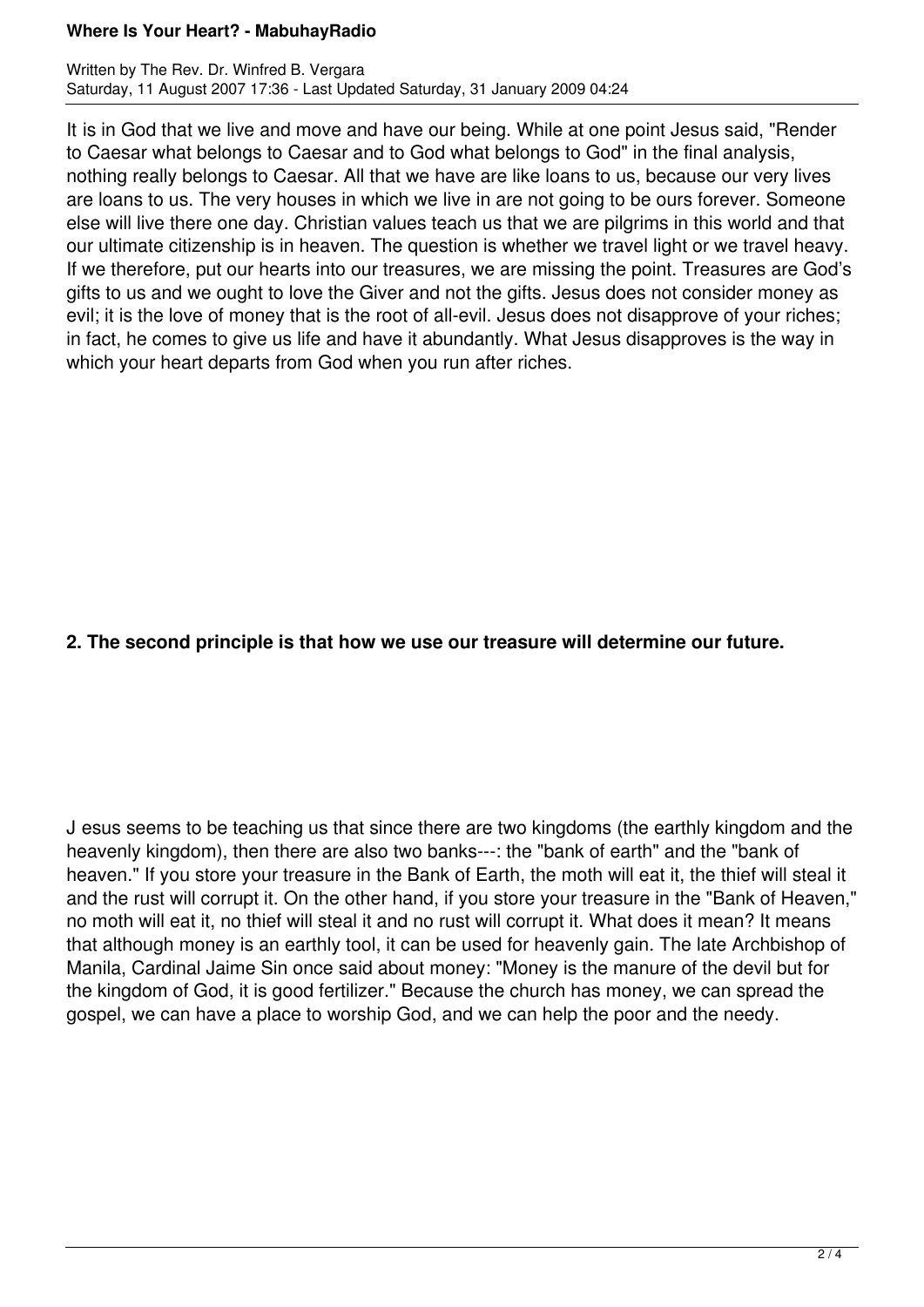### **Where Is Your Heart? - MabuhayRadio**

Editor's Notes: The Rev. Dr. Winfred Vergara is the Director of Ethnic Congregational Development and National Missioner for Asiamerica Ministries of The Episcopal Church in New York City; he also serves as Supply Clergy for St. Michael and All Angels Episcopal Church, in Seaford, (Long Island), New York and priest at Holy Child-St. Paul's Episcopal Church in Woodside (Queens), New York.

Because the church has money, we can fulfill our ministry. Conversely, if the church has no money, it can not fulfill its ministry. So many churches because they could not afford to pay their priest, maintain their building and spend for the needs of the ministry, have been forced to close down. Their people are rich in their secular lives but they give poorly to the church. Have you heard of the conversation between the Dollar bill and the Hundred Dollar bill? The hundred dollar bill proudly said, "I've been to so many palaces, so many beautiful places in Europe, Asia, and Africa---all over the world." When asked where he had been, the Dollar Bill sheepishly said, "I've been to church."

Of course, we are not saying that if you give to church with only one dollar, that it is necessarily bad. Jesus was not really impressed with the rich Pharisee giving to the Temple treasury hundreds of dollars but was impressed with the widow who gave only a nickel. Why? Because the rich Pharisee actually gave only a little portion of his riches while the poor widow gave everything she's got!

## **3. The third principle in this Gospel is that we can both be rich and still go to heaven.**

In a related gospel, Matthew 19:24, Jesus said, "It is easier for a camel to enter the kingdom of